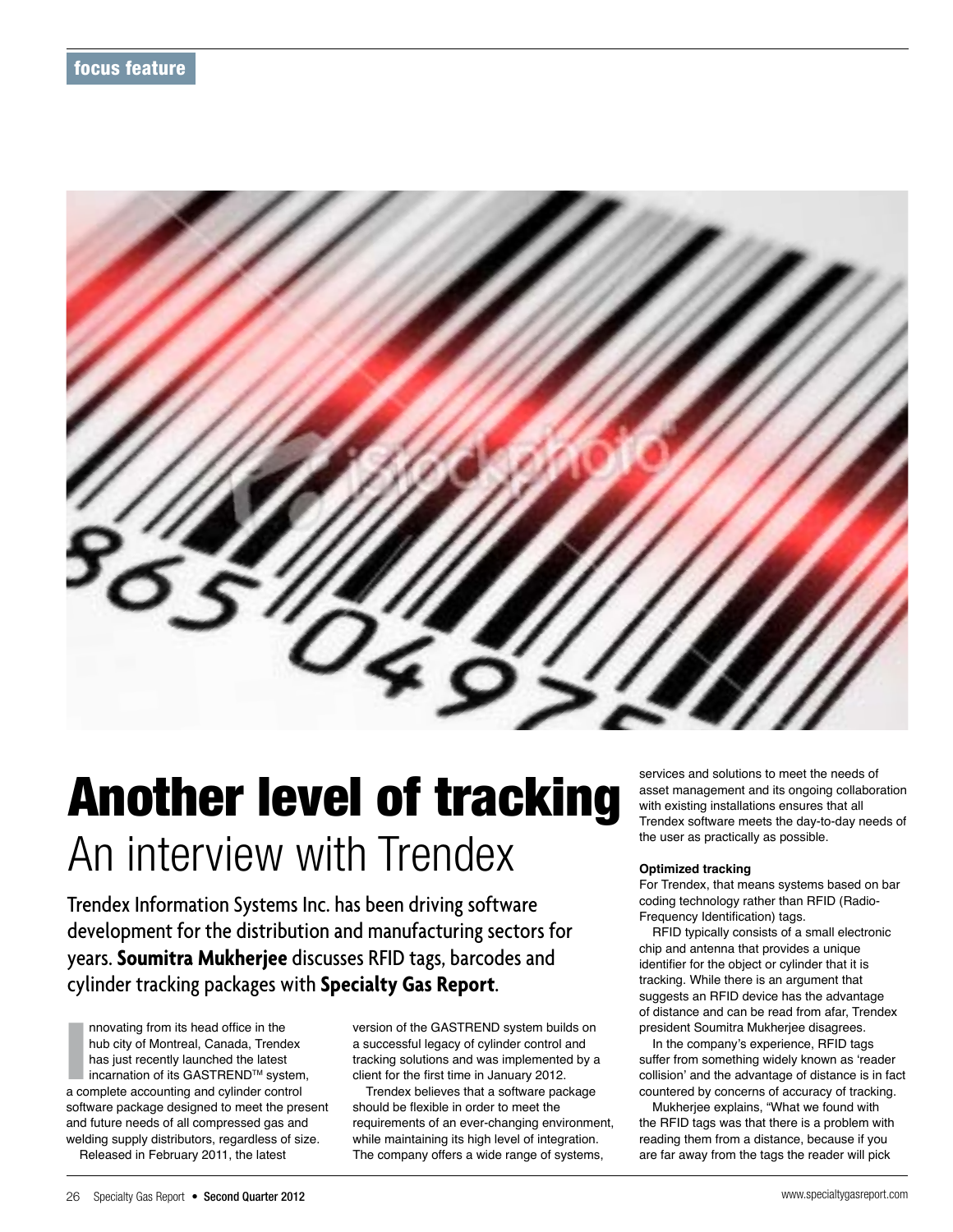up other tags in the area and read them at the same time."

"You don't really know which one you're reading if they're too close together, because you don't have a line of sight. Whereas with a barcode you can see the beam hitting that barcode, so you know exactly which one you are reading."

"So when it comes to cylinders and they're next to each other, it's a lot more difficult reading the RFID tags versus reading a barcode."

"The other issues with RFID tags are that they are unreliable when mounted on metal objects and the cost of the tags, which are still quite expensive compared to a bar code label."

As part of Trendex's bar coding module that's integrated into its GASTREND software, bar code scanners can be attached to PC's or terminals to read bar codes on products to generate invoices and much more. Its mobile delivery module also uses a rugged hand held computer with a bar code scanner built in that can be used to generate delivery notes right in the truck.

 Mukherjee also dismisses any concerns over limitations of bar codes, explaining that even the smallest of disposable cylinders can be tagged and tracked. "They can all use the barcode system. Mainly it's the size of the barcode that matters," he explains.

"We have customers in the medical industry, and the medical cylinders are about the smallest at about 12 inches high, and we can keep a barcode on a medical cylinder just as well as an industrial cylinder that's around four feet high – so that's not a problem at all."

## **Step by step**

Trendex has been supporting compressed gas distributors and welding supply houses since 1981 and the company offers a broad range of software solutions; asset management is a complex arena, comprised of many different levels of tracking.

Cylinder tracking is just one element of the asset management equation.

"We keep the serial numbers of the equipment too, so our software will track a welding machine by serial number, or even a drill or a grinder by serial number," Mukherjee says. "We can also keep track of the warranties and so on."

"So if someone buys a grinder and it has a warranty of 12 months, when they come back with the grinder and the serial number it will automatically tell them who bought it, when they bought it, where they bought it from, and when the warranty expires – so we track that kind of equipment too."

"We also do the tracking of welding machines that are rented out. If a distributor rents welding machines to a customer, we know where the



*Trendex software packages use barcode technology rather than RFID techniques, providing a more accurate tracking system in the company's view – and generating a complete database of information services.*

welding machine is by serial number, we know when it's coming back, and when it comes back it goes into your inventory. This kind of tracking is also done from the system."

So intricate is the level of tracking offered by the Trendex system, rental of equipment can be accurately calculated to ensure that precise returns are achieved on equipment leased out. "It's almost like a car rental agency," Mukherjee explains, "the system will work out that they kept it for a week and two days, and charge them the extra two days rent on it."

"Or it might be one week and two days and three hours, for example. There will be some cases where the equipment comes back on time, but it's usually earlier or later and the system accommodates for that – and charges them appropriately."

In Trendex's experience, full-on cylinder tracking by serial number is a gradual implementation by the average specialty gases distributor or supplier. The trend among the small-to-medium size customers leans toward more basic modes of inventory management, such as cylinder size and type. It is much more likely to be those larger corporations dealing with inventories of around 100,000 cylinders that opt for more advanced tracking via serial numbers.

"It's really a gradual, step-by-step approach," says Mukherjee. Most people will not go all the way to cylinder tracking right away, it's usually one of the last steps that people take because of the time, the work and the expense involved. And you have to justify the cost benefit; you have to have enough cylinders out there in operation to justify the cost benefit of tracking those cylinders."

"Within our system you can tell that the customer has a size 281 cubic feet oxygen, and for some people that's good enough. For others, it's a case of wanting to know that it's a 281 cubic feet oxygen but it's got this serial number on it – and we've got customers doing that too. It's just another level of tracking. The first level is the size and type of cylinder, the second level is by serial number."

Trendex has been offering tracking by serial number for 26 years and Mukherjee adds, "Most of the smaller distributors just don't see the benefit to it. I deal with a lot of small-to-medium size distributors, but it's something that is not that common [among the smaller players] and I don't see it becoming that common. But we do have it as a product and it's there if they want to come to us."

"The larger distributors may need to use it depending on how many cylinders they have out there, but for somebody with 5,000- 10,000 cylinders, it may not be necessary. For companies with 100,000 cylinders then yes, it's worthwhile doing, definitely."

Trendex attributes this gradual approach to tracking not only to smaller inventories and constrained budgets, but also the depth of services that its GASTREND systems offer as standard. These services have only been heightened by the latest version of the software.

"We have one client in particular that has always tracked cylinders and they do track cylinders by serial number; they want to know that this cylinder belongs to that customer. But not many of our customers use the cylinder tracking. The rest of our system gives them so much already; if you have a good system, then